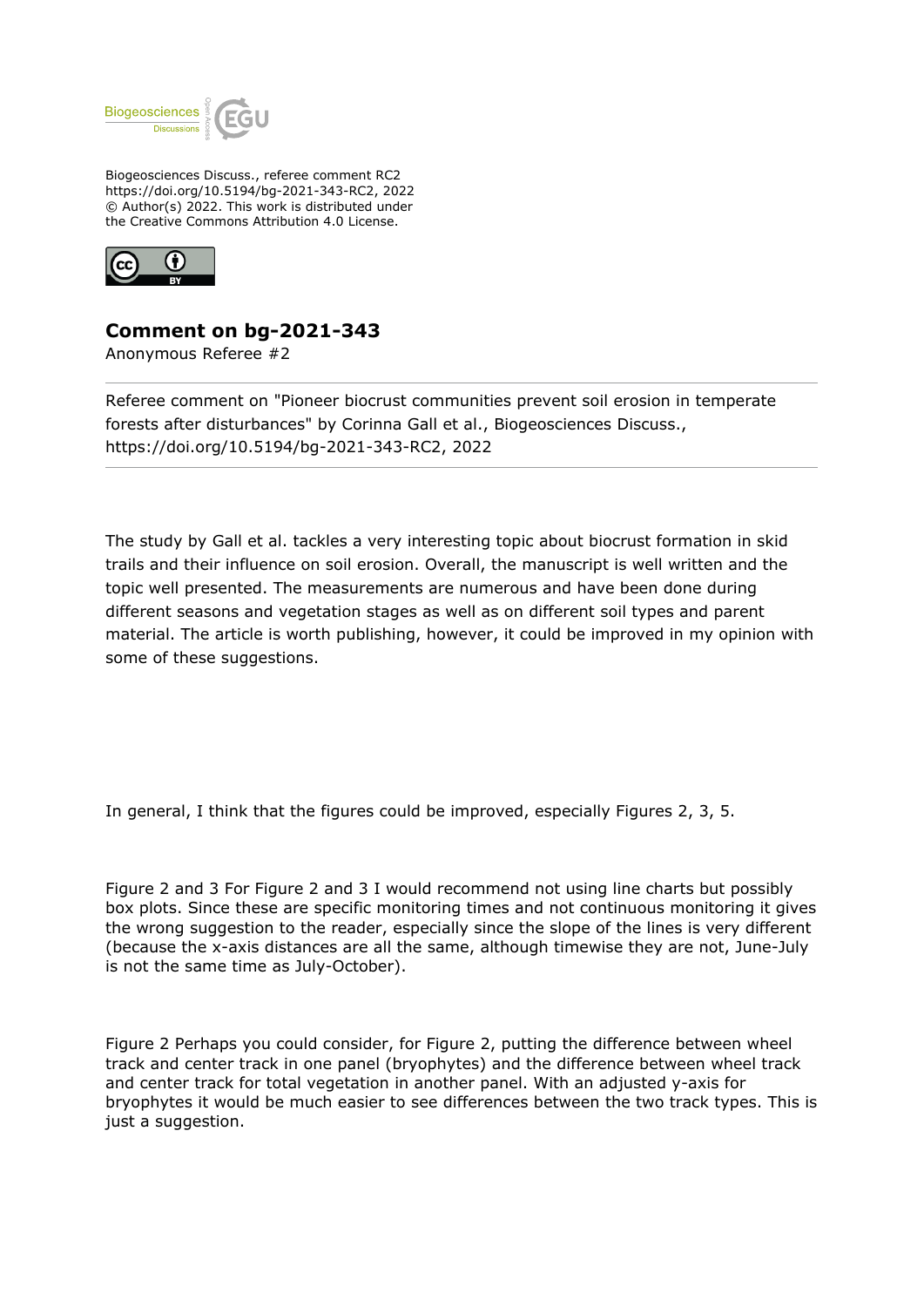Figure 2 and 3 To distinguish the information in Figure 2 from Figure 3 it might be better to use different colours. In Fig. 2 bryophytes are presented in dark green while total vegetation is yellowish, in Fig. 3 these colours are used to distinguish the track types which makes it more difficult to grasp the information from the figure directly. Consider using larger symbols for bryophytes etc. so it is more easily readable.

Figure 5 The distribution of sample dots in Figure 5 just seems random and does not improve the quality of the figure. The information about the number of sampling points could also be added into the figure caption.

Line 148 rainfall intensity should be given as mm  $h^{-1}$ . Do you mean 45 mm in 30 minutes meaning 90 mm  $h^{-1}$ . This would be an extremely heavy precipitation event and one not typically found in the region, I presume.

Chapter 3.2.1 I understand that you want to distinguish the skid trails from the undisturbed forest, yet the results seem to show that wheel tracks and center tracks are very different in their soil erosion characteristics, maybe separate them when speaking about the total values for sediment discharge and surface runoff.

Lines 358-364 You speak of rainfall events, but you mean rainfall simulations? As I understand it, these ROPs can also be used to measure sediment loss and surface runoff during natural rainfall events, did you measure these in between your monitoring times?

Figure 5 As you write the higher the percentage of vascular plant cover or biocrust cover the lower sediment loss. Why is the sediment discharge for 11-25 % biocrust cover so low in comparison to the sediment discharge with higher biocrust cover (26-50%)? Do you think it is because of only few measurements were performed in this cover class? You should also explain not only the outlier dots but also your "sample" dots in the figure caption.

Figure A1 Unfortunately, the rainfall simulator (except for the cannot be seen, consider using a different, more expressive picture.

Chapter 2.1 Consider adding an extra figure for the study area

Lines 27- 28 the last sentence needs work: … biocrusts showed an average sediment loss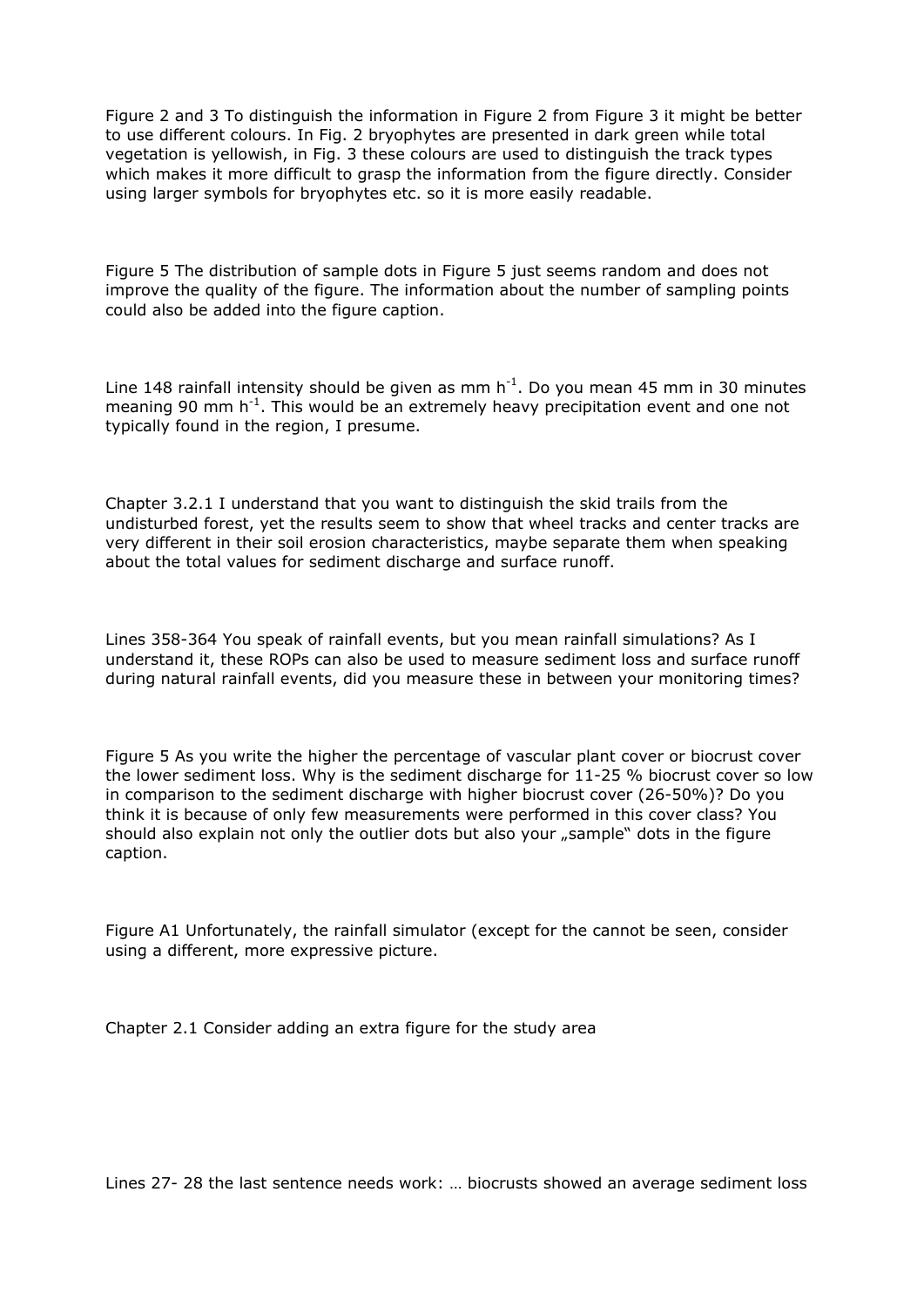that was 18 times lower than under vascular plants.

Line 41 important dimensions?

Line 68 bryophyte-dominated biocrusts

Line 75 very most? As the most studies

Line 127 "a" Eutric Cambisol

Line 135 "a" Eutric Calcaric

Line 173 Nomenclature see Table 1 and Table 2 à please use full sentences or use brackets

Line 202 no italics for citation

Table 1 no italics for the authors

Line 313 further disturbance was detrimental

Line 349 rose again

Line 352 a difference by a factor of 5.7

Lines 356-357 keep value and unit together, 59 %

Line 375 skid trail